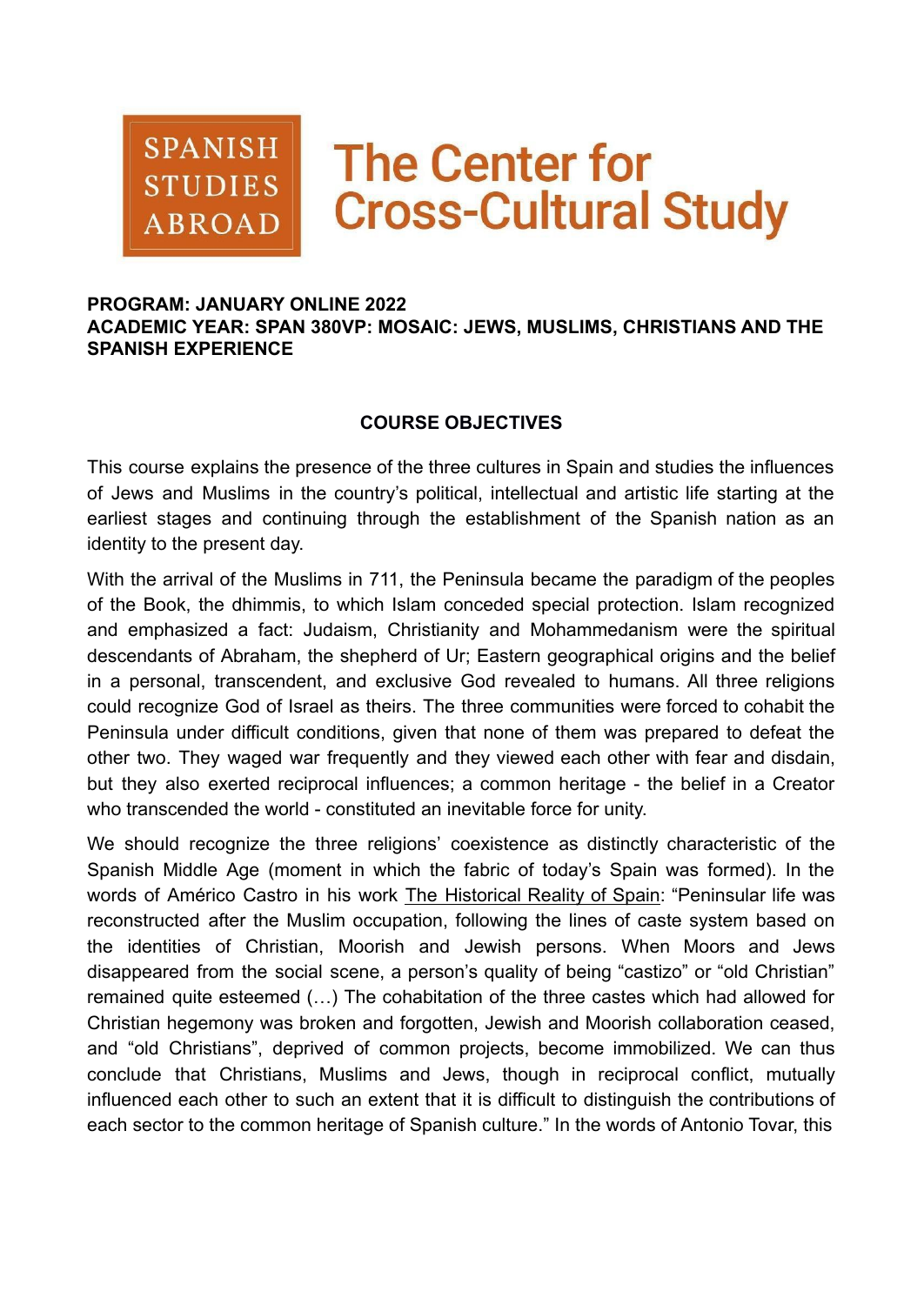course may help "understand the thorns in our existence as a people".

# **STRUCTURE**

Students will receive the material to be covered the next day, read it at home and discuss it in class during the following session.

## **BIBLIOGRAPHY**

Ariè, Rachel. La España musulmana. Barcelona: Labor, 1984.

Avani, Haim. España, Franco y los judíos. Sevilla: Altalea editores, Sevilla, 1982.

Bennasar, Bartolomé. Inquisición española: poder político y control social. Barcelona: Editorial Crítica, 1981.

Castro, Américo. La realidad histórica de España. México: editorial Porrua, S.A. 1973.

Diaz-Plaja, Fernando. La vida cotidiana en la España musulmana. Madrid: Edaf, 1993.

García Valdeavellano, Luis. Historia de España. Madrid: Revista de Occidente, 1973.

García Moreno, Luis, A.J.C. Los judíos de la España antigua. Madrid:Rialp, S.A., 1993.

González Ferrín, Emilio. Historia General de Al Andaluz. Europa entre Oriente y Occidente. Córdoba: Almuzara, 2006.

Guichard, Pierre y Soravia, Bruna. Los reinos de Taifas. Fragmentación política y esplendor cultural. Málaga: Sarriá, 2005.

López Ibor, Marta. Los judíos en España. Madrid: Anaya, 1990.

Maíllo Salgado. De la desaparición de Al Andaluz. Madrid: Abada, 2004.

Méndez Bejarano, Mario. Historia de la judería de Sevilla. Sevilla: Castillejo, 1992.

Menocal, María Rosa. "Del verdadero autor del Quijote, seguido de otras tragedias". En: Eduardo Subirats (Coord), Américo Castro y la revisión de la memoria. El Islam en España. Madrid: libertarias / Prodhufi, 2003.

Navarro Durán, Rosa. Alfonso de Valdés, autor del Lazarillo de Tormes. Madrid: Gredos, 2003.

Rey Hazas, Antonio (Ed.). Jarifas y abencerrajes. Antología de literatura morisca.

Madrid: Marenostrum, 2005.

Roth, Norman. Jews, Visigoths and Muslims in Medieval Spain. Cooperation and Conflict. Leiden: E.J. Brill, 1994.

Sánchez Albornoz, Claudio. La España musulmana. Madrid: Espasa-Calpe, S.A., 1982.

Schippers, A. Spanish Hebrew Poetry and the Arabic Literary Tradition.Arabic.Themes in Hebrew Andalusian Poetry.

Leiden: E.J. Brill, 1994.

Suárez Fernández, Luis. Los judíos españoles en la Edad Media. Madrid: Rialp, S. A., 1980.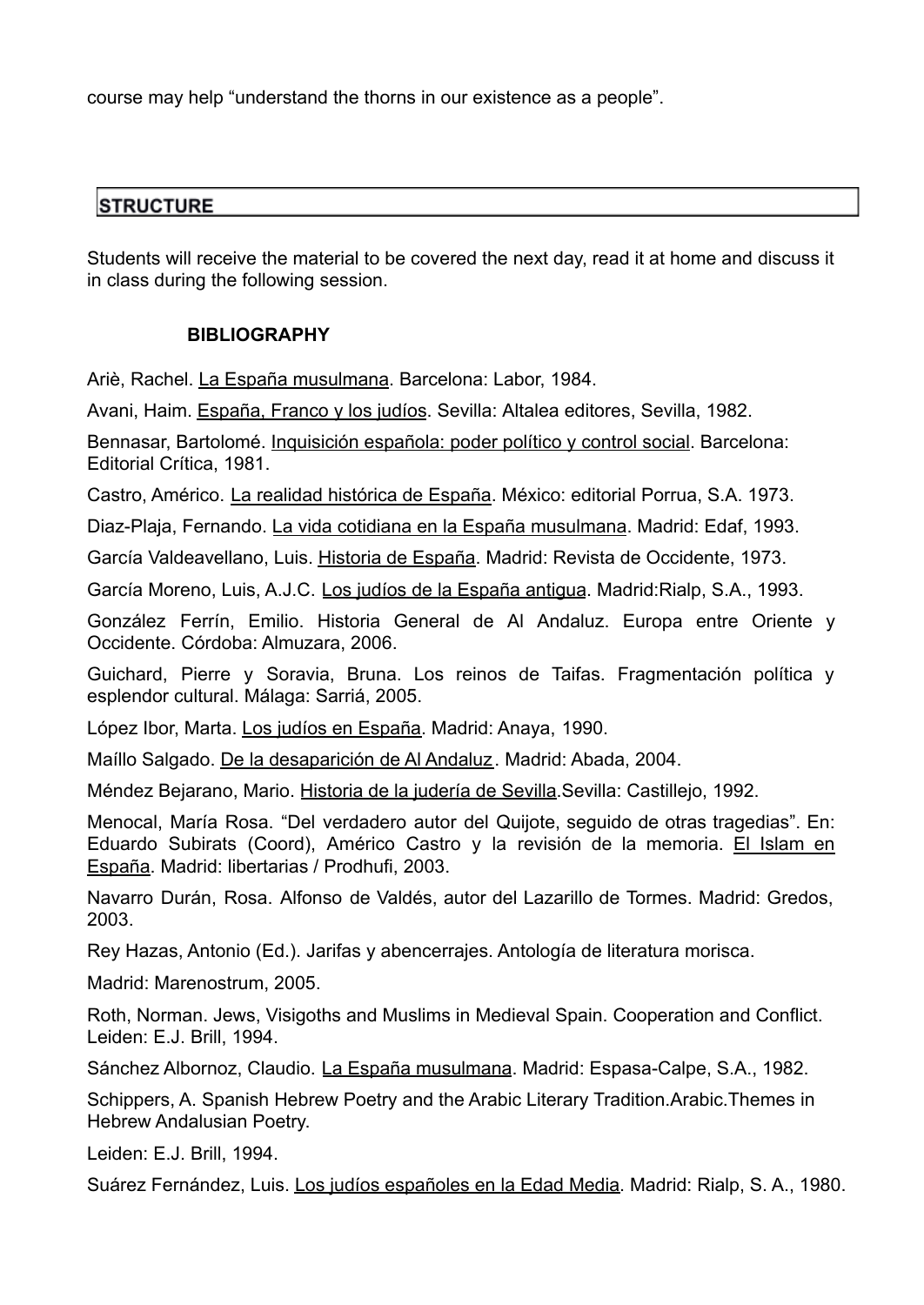# **TEXTBOOK**

The platform includes all texts, videos, audio, and virtual tours to be studied at home and discussed in class.

Students will receive key questions for understanding the content of each chapter.

## **EVALUATION**

| 1) Participation (including attendance at all tours and the<br>Forum) | 20% |
|-----------------------------------------------------------------------|-----|
| 2) Readings                                                           | 30% |
| 3) Commentaries on texts/ research project                            | 20% |
| 3) Final Exam                                                         | 30% |

## **OTHER REQUIREMENTS**

Due to the highly practical nature of this course, attendance and active participation are required. Students should devote time to reading and reviewing each day's thematic unit and to the preparation of the next day's content.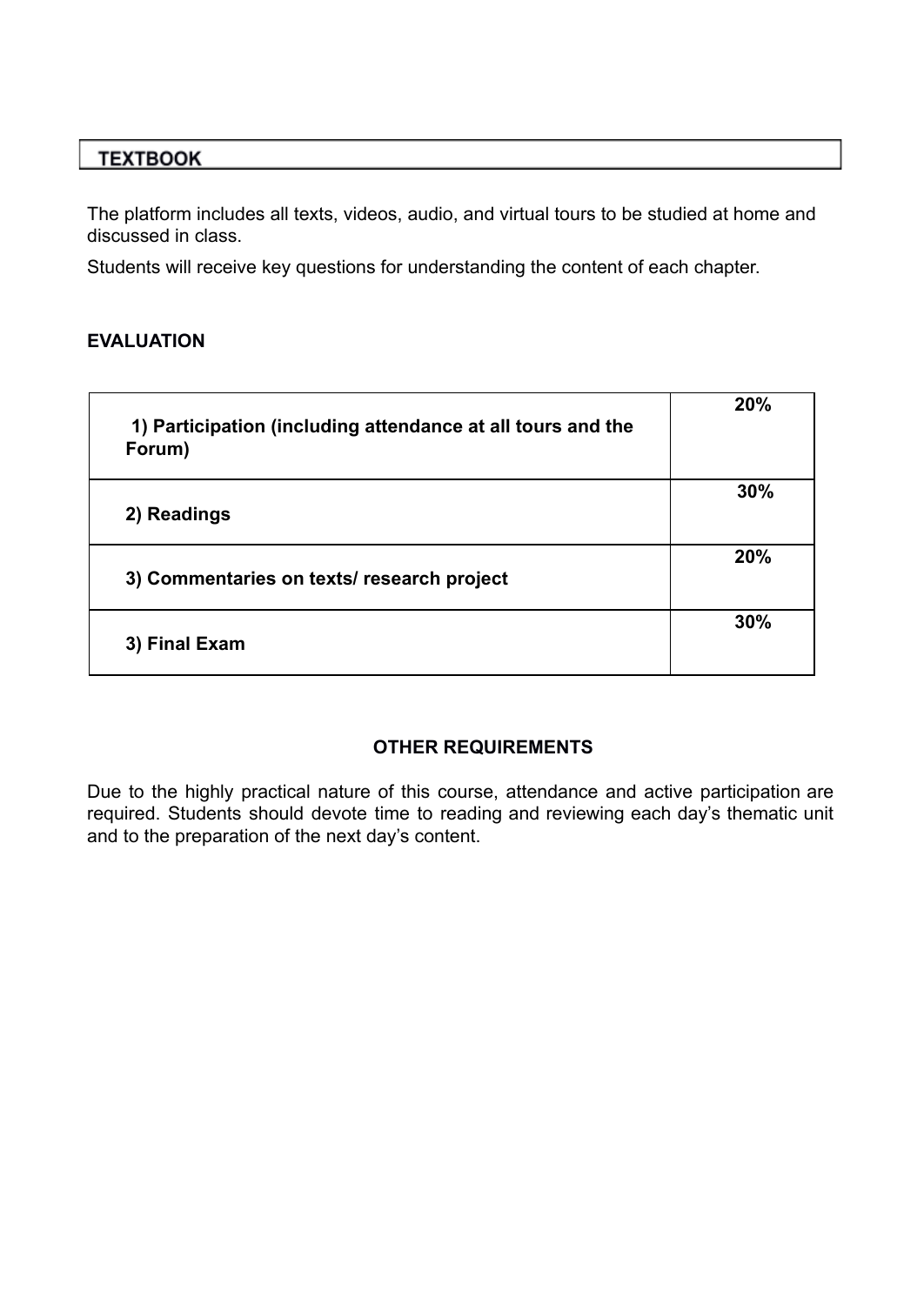# **SYLLABUS**

#### **TEMARIO**

| <b>Dates</b>                    | <b>Topic/Activity Planned</b>                                              |
|---------------------------------|----------------------------------------------------------------------------|
| <b>Monday,</b>                  | <b>READINGS</b>                                                            |
| January 3rd                     | <b>Course presentation.</b>                                                |
|                                 | Topic 1: Jews in Medieval Spain: The uncertain origins. Jews in            |
|                                 | Visigoth Spain.                                                            |
|                                 |                                                                            |
| Tuesday,                        | "IN-PERSON" CLASS.                                                         |
| January 4th                     | Topic 1: Jews in Medieval Spain: The uncertain origins. Jews in            |
|                                 | Visigoth Spain. (Continuation)                                             |
| Wednesday,                      | <b>READINGS</b>                                                            |
| <u>January 5th</u>              | <b>Topic 2: Muslims in the Peninsula:</b> The establishment of Muslims in  |
|                                 | the Peninsula. The political superstructure of al-Andalus in the High      |
|                                 |                                                                            |
|                                 | Middle Ages. The political decline of al-Andalus: Taifas and Berber        |
|                                 | empires.                                                                   |
|                                 |                                                                            |
| <b>Thursday,</b><br>January 6th | NO CLASSES HELD, HOLIDAY IN SPAIN                                          |
|                                 |                                                                            |
| <u>Friday,</u>                  | <b>FORUM</b>                                                               |
| <u>January 7th</u>              | Questions and debate on topics 1-2                                         |
|                                 |                                                                            |
| <b>Monday,</b><br>January 10th  | <b>READINGS</b>                                                            |
|                                 | Topic 2: Muslims in the Peninsula: The establishment of Muslims in         |
|                                 | the Peninsula. The political superstructure of al-Andalus in the High      |
|                                 |                                                                            |
|                                 | Middle Ages. The political decline of al-Andalus: Taifas and Berber        |
|                                 | (Continuation)                                                             |
| <b>Tuesday,</b>                 | "IN-PERSON" CLASS                                                          |
| January 11th                    | Topic 3: Society, economy and art in Islamic Spain: Political              |
|                                 | institutions, tax system, islamization and urbanization, the population of |
|                                 | al-Andalus, a market economy                                               |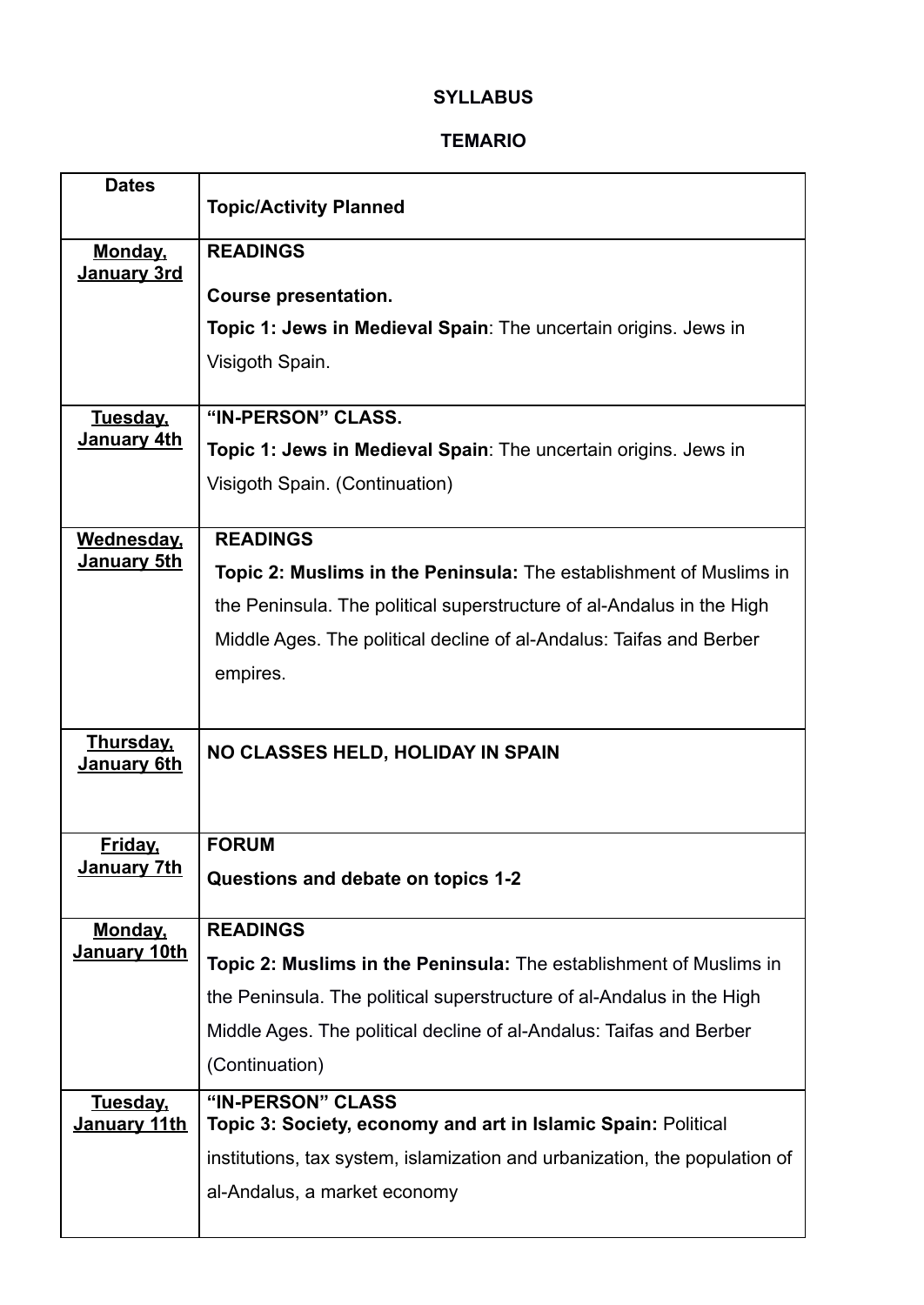| Wednesday,                      | <b>READINGS</b>                                                                                                            |
|---------------------------------|----------------------------------------------------------------------------------------------------------------------------|
| January12th                     | Topic 4: Jews in al-Andalus: Jews at the cultural height of the Taifa                                                      |
|                                 | kingdoms, Jews under the rule of North African dynasties                                                                   |
|                                 | (Almoravids and Almohads)                                                                                                  |
|                                 | <b>VIRTUAL TOUR OF THE ROYAL ALCAZAR</b>                                                                                   |
| <u>Thursday,</u><br>Januay 13th | "IN-PERSON" CLASS<br>Topic 4: Jews in al-Andalus: Jews at the cultural height of the Taifa                                 |
|                                 | kingdoms, Jews under the rule of North African dynasties                                                                   |
|                                 | (Almoravids and Almohads)                                                                                                  |
| Friday,                         | <b>FORUM</b>                                                                                                               |
| January 14th                    | Questions and debate on topics 2-4                                                                                         |
|                                 |                                                                                                                            |
| Monday,                         | <b>READINGS</b>                                                                                                            |
| January 17th                    | Topic 5: the Christian Reconquest: Christian predominance in the 11 <sup>th</sup>                                          |
|                                 | to $13th$ centuries, formation, and expansion of the Christian kingdoms                                                    |
| Tuesday,                        | "IN-PERSON" CLASS                                                                                                          |
| January 18th                    | Topic 6: Spanish Christian society: feudalization of society, the                                                          |
|                                 | Renaissance in the city, artisans and guilds, subsistence of commerce.                                                     |
| Wednesday,                      | <b>READINGS</b>                                                                                                            |
| <b>January 19th</b>             | Topic 7: Jews in the Christian resistance: Flight of Jews from al-Anda                                                     |
|                                 | to Christian kingdoms due to persecution by the Almoravids and Almohad                                                     |
|                                 | Christians and Jews during the crucial 13 <sup>th</sup> century.                                                           |
| <b>Thursday,</b>                | "IN-PERSON" CLASS                                                                                                          |
| January 20th                    | Topic 8: Daily life in Sefarad. Demographics. Economic structures.                                                         |
|                                 | Institutions: the aljama, the mucaddemin, the bet din, the harem, the                                                      |
|                                 | malsines, benefit societies. Family and marriage. Controversies and soci                                                   |
|                                 | structure in Sefarad.                                                                                                      |
| Friday,                         | <b>FORUM</b>                                                                                                               |
| January 21st                    | Questions and debate on topics 5-8                                                                                         |
| Monday,                         | <b>READINGS</b>                                                                                                            |
| January 24th                    | <b>TOPIC 9: Social tension in aljamas of the 13<sup>th</sup> century.</b> End of the 13 <sup>th</sup>                      |
|                                 |                                                                                                                            |
|                                 | century. The disgraces begin. The situation of the Kingdom of Aragon.                                                      |
| <u>Tuesday,</u><br>January 25th | "IN-PERSON" CLASS<br><b>TOPIC 9: Social tension in aljamas of the 13<sup>th</sup> century.</b> End of the 13 <sup>th</sup> |

l